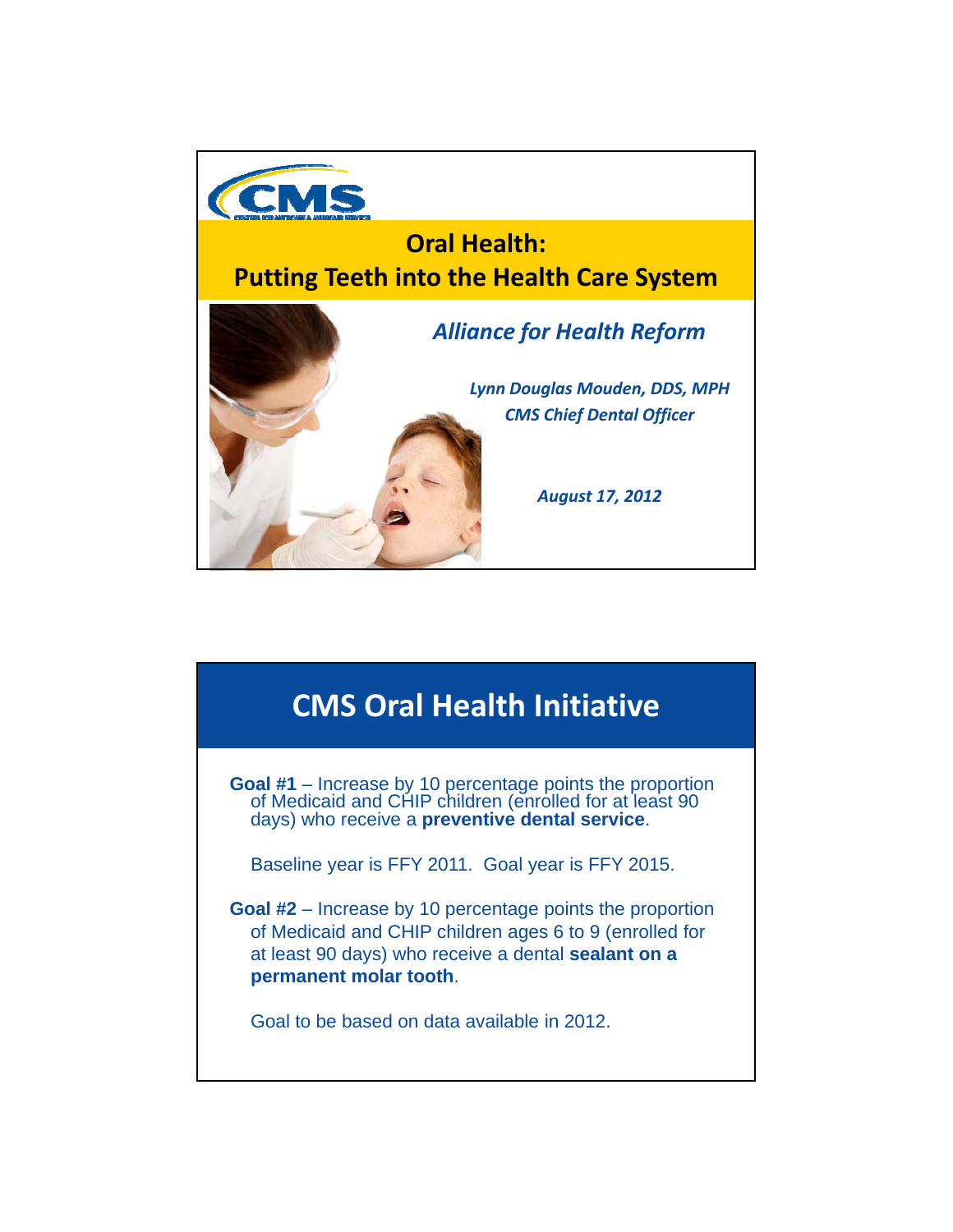

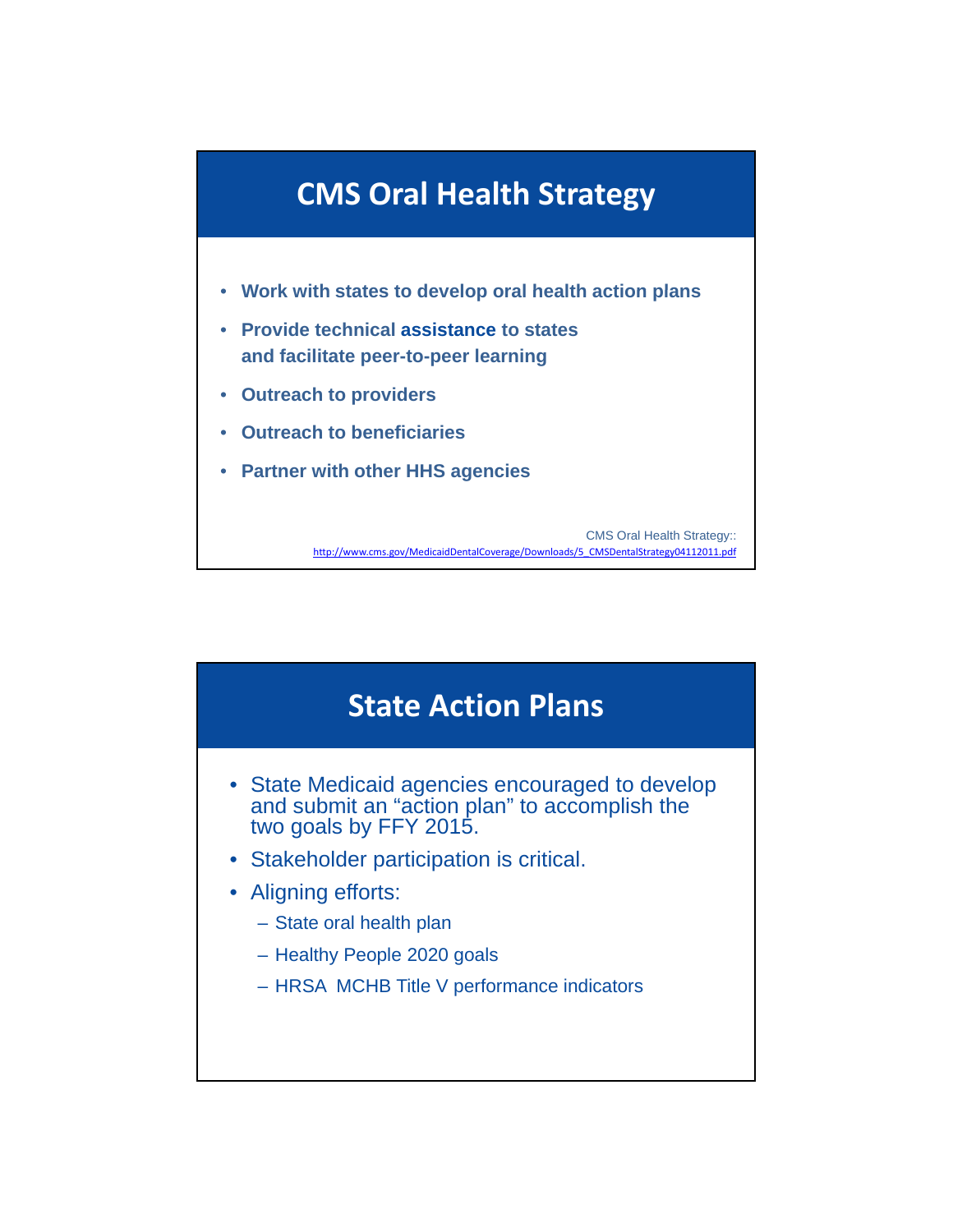## **Action Plan Template**

#### **Background:**

- **Identify existing access issues and barriers Identify existing access issues and**
- **Describe existing dental delivery system**
- **Provide data on current provider (dentists and non-dentists) participation rates**
- **Recent oral health improvement initiatives (describe content and results, and provide analysis of effectiveness)**
- **Compare HEDIS Annual Dental Visit measure (or a variation) to CMS 416 line 12a (optional) line 12a**
- **Provide reimbursement rates and strategies for 10 identified procedures**
- **Describe efforts to increase sealant placement and any results**
- **Describe existing collaborations with dental and dental hygiene schools**
- **Describe status of use of electronic dental records**

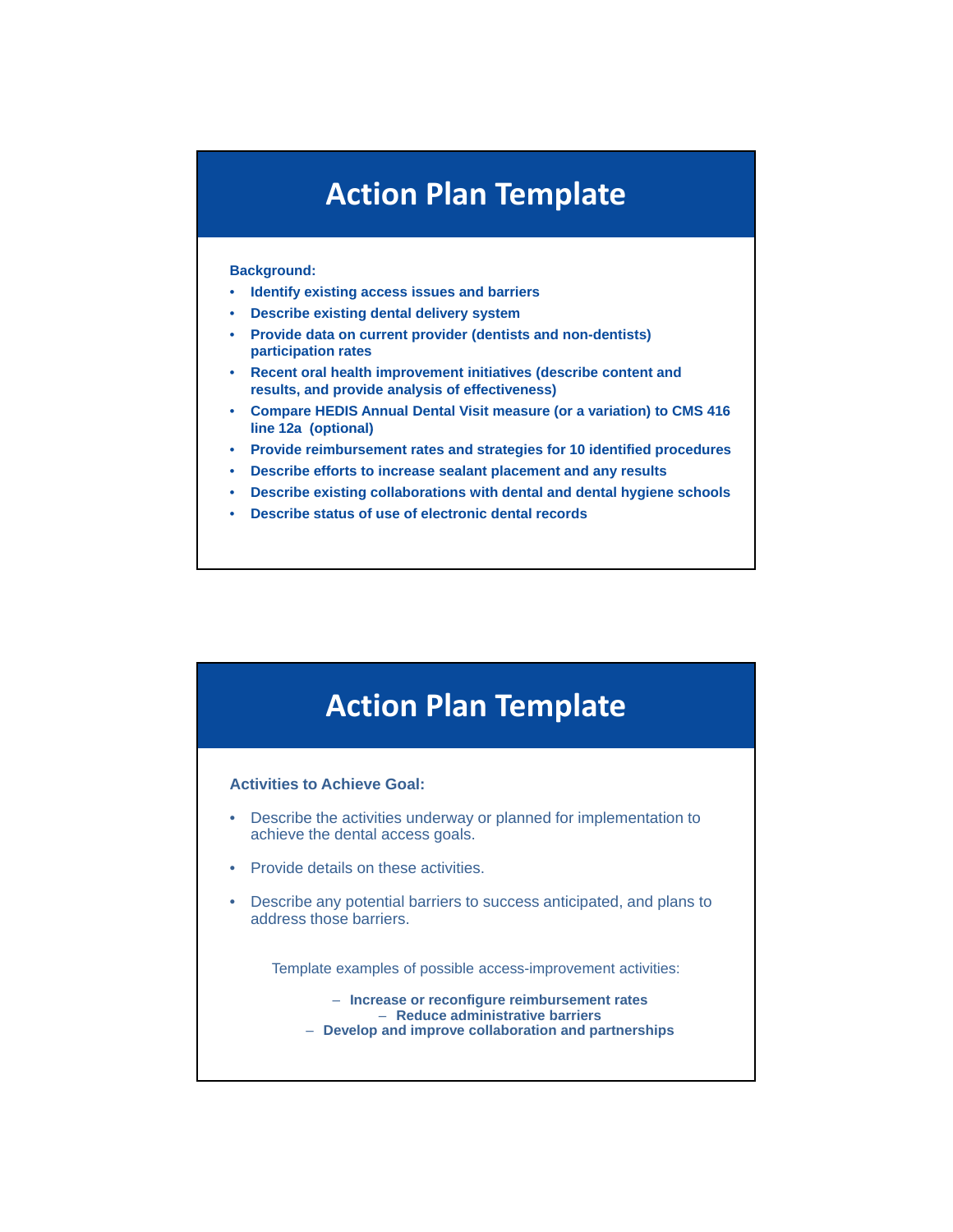### **CMS Technical Support**

- **Working with States to develop or improve collaborations**
- **Partnership for Alignment Project**
- Best Practices (in partnership with MSDA)
- **Connecting States with successful models**

#### **Patient Protection and Affordable Care Act**

#### **Section 5304, Alternative Dental Health Care Providers Demonstration Project**

Includes community dental health coordinators, advance practice dental hygienists, independent dental hygienists, supervised dental hygienists, primary care physicians, dental therapists, dental health aides, and any other health professional that the Secretary determines appropriate.

(From PUBLIC LAW 111–148)